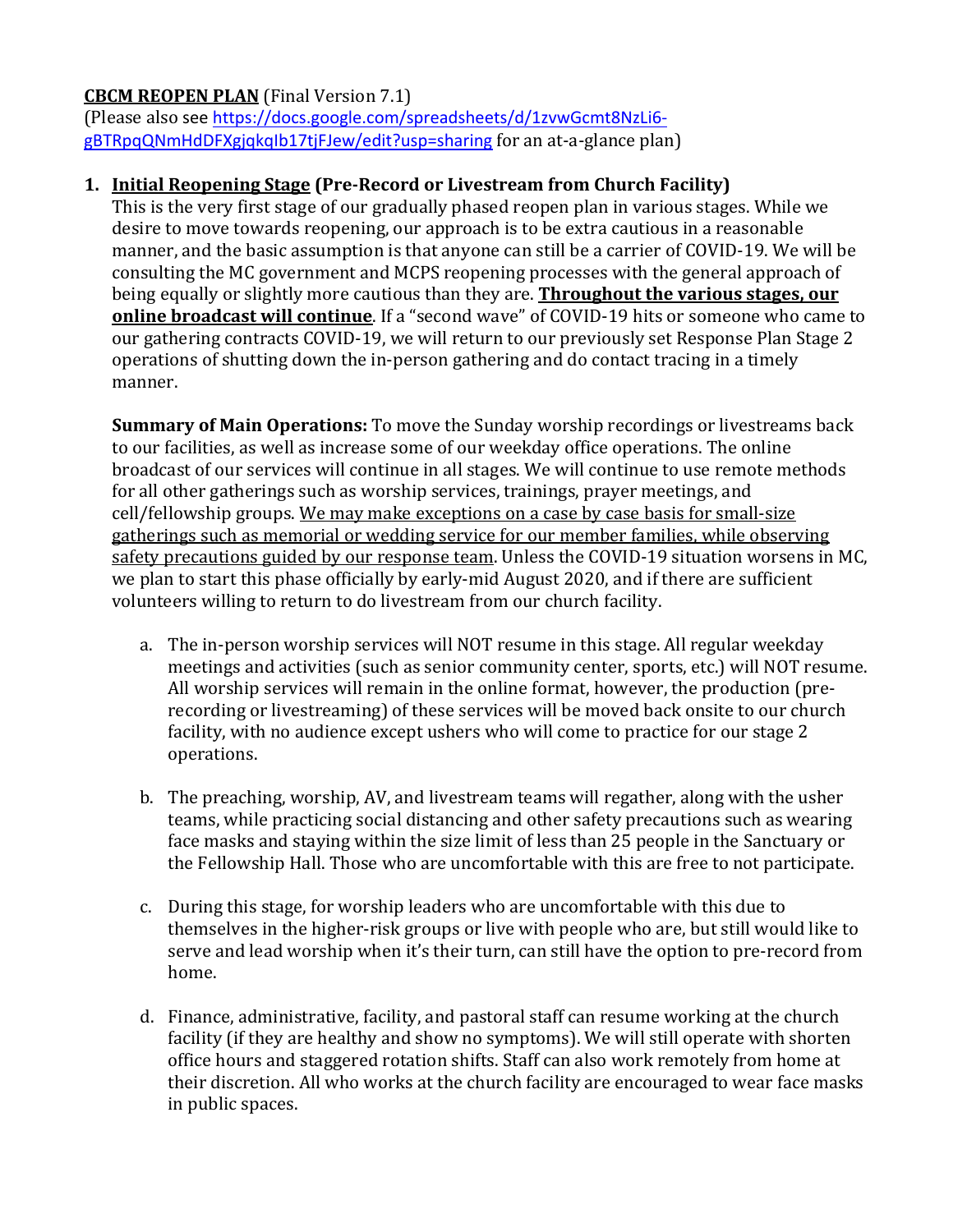- e. All who participates in the Sunday worship recording/livestreaming must be symptom free, wear PPEs such as facemasks, gloves, and be responsible to clean their workstations (ample disinfectant wipes will be provided), with the exception of the worship teams and the speakers when they are doing their recording or livestreaming.
- f. The worship teams and speakers will take the following precaution: Using designated mic one per person; Each person is responsible to clean their mic, music stand, and instrument after usage; Have no more than 5 members on each team; Keep safe distance apart with singers in front center, musicians on the sides and back; wear face masks while preparing, cleaning up, and discussing as a group; Making sure no one is sitting in the front three rows facing the worship teams or speakers when they are rehearsing or recording/livestreaming.
- g. To keep proper safe social distancing, the livestream/recording team members on the second floor should have no more than 2 people working together and wear face mask at all times.
- h. During this stage, outdoor gatherings  $\leq 50$  for  $\leq 1.5$  hours that practices safety precautions (such as social distancing, wearing face masks, etc.) can be allowed per each congregation leadership's discretion. For the purpose of strengthening fellowship and spiritual growth, all congregations are encouraged to explore this solution at this stage, since the in-door in-person gathering may not happen for yet a while.
- i. The pastoral staff and Children Minister Department will work together to modify/improve the current online kids program (Kingdom Kids & Kingdom Builder. In terms of time slot, duration, group size, and content, etc.) to provide an alternative online children/family worship time to help family with younger children to participate in worship together as a family, while allowing the parents to focus on participating in the regular Sunday worship services for adults.
- j. During this and later stages, we may make exceptions on a case by case basis for smallsize gatherings such as memorial or wedding service for our church member families, while observing all the safety precautions guidelines.
- k. Church facility cleaning will resume with an enhanced check list of cleaning requirements developed by our PFD in conjunction with our medical information advisory team. Ample hand-sanitizers and disinfectant wipes will be made available throughout the building.
- l. Additional PPE materials will be purchased, and additional safety and cleaning procedures will be set during this phase, such as instructions for our cleaning contractor to do extra rigorous sanitizing process for all high contact areas.
- m. During this stage, assuming the COVID-19 cases stats continues to improve, at some point the usher teams will conduct test-runs to train, practice and rehearse for the next stage of reopening (using the Ushers SOP\* below). The head ushers of each congregation will be leading these rehearsals with the help of our response team.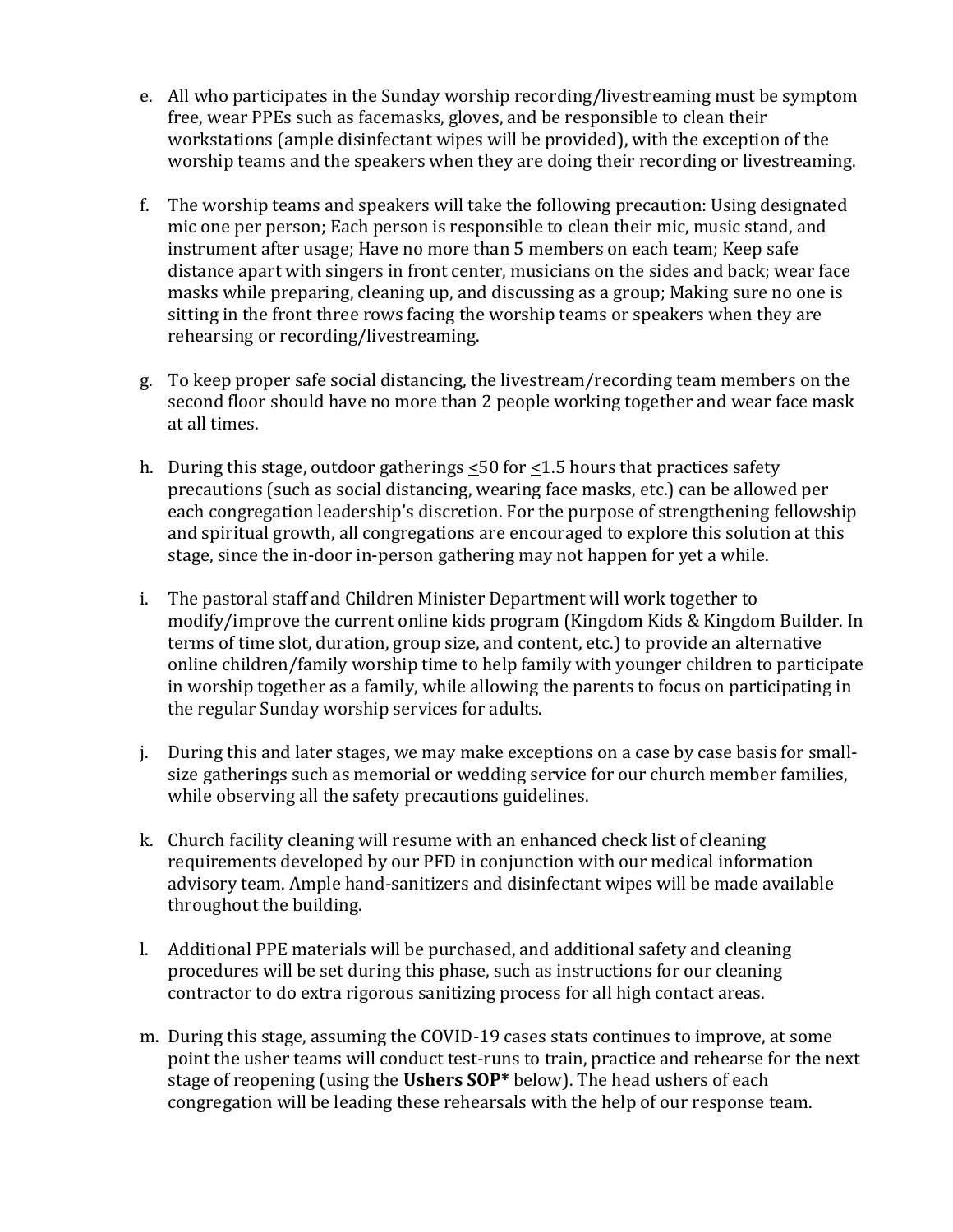- n. During this stage, our IT team will need to start working on creating or using an existing online RSVP system (such as Eventbrite) for the onsite worship services in the next stage.
- o. During this time, the church leadership (BOE, pastoral staff team, BOD) will continue to re-evaluate what is truly strategic, effective, and necessary programs and ministries for our church, so we can continue to grow being missional and effective, and be more focused, streamlined, and strategic in our church operations. We will also explore new strategic ministries to serve and reach out to the community at large.
- **2. Intermediate Reopening Stage (Begin Initial In-Person Regathering Services) Summary of Main Operations:** While continuing with our online livestream broadcast, we will try to begin to resume some level of in-person gathering. It will come in the form of moving our Sunday worship services back to being in person gatherings with enhanced precautionary health-safety measures and modified service format and time slots as listed below, with other smaller size gatherings throughout the week. This phase will start when there is  $\leq 50$  new cases per 100K population in MC over 14 days (Our medical info advisory team will keep track of this and inform us. This number is subject to modification if new information warrants it), and if there are sufficient volunteers who are willing to serve back in our church facility on a regular basis. Those volunteers in higher-risk groups can opt out.

The 4 main guiding principles at this phase are: 1) Health safety is our top priority. The operating assumption is that everyone is contagious (Rationale: avoiding infection is like dodging bullets in that  $99\%$  score = failure); 2) Seek input from our congregations via online surveys for the purpose of finetuning this plan; 3) Encourage family unit worship together both for safety purposes and for family/spiritual dynamic benefits. 4) Keep logistical operations as simple as possible in order to be efficient and to avoid mishaps. Minimize mingling and bottlenecks of crowds. The detailed plan for this phase and the following phases will be different and customized for G-campus according to what is best for their congregation demographics and facility size and layout.

- a. For R-Campus, at least three language-group worship services (RC, RE, and EM) will resume onsite (adjustments may be made after seeing how many people actually attend each service and how the process goes). For G-Campus, both GE and GM worship services will resume. All regular weekday meetings and activities (such as senior community center, sports, etc.) will NOT resume.
- b. The services will be shortened and conducted in a staggered schedule with different entrances and exits to minimize bottlenecks and crowds whenever possible. RC will use the Fellowship Hall to worship at  $9:30$ am to  $10:30$ am and uses the entrances and exits within the Fellowship Hall; RM will use the Sanctuary at 10am to 11:00am, and RE will use the Sanctuary at 11:30am to 12:30pm.
- c. Family with teens are strongly encouraged to attend the English worship service as a family unit, which the Fellowship Hall serving as the overflow area.
- d. There will be a 45 minutes buffer between Sunday school classes and worship services to allow people time to travel from or to their homes.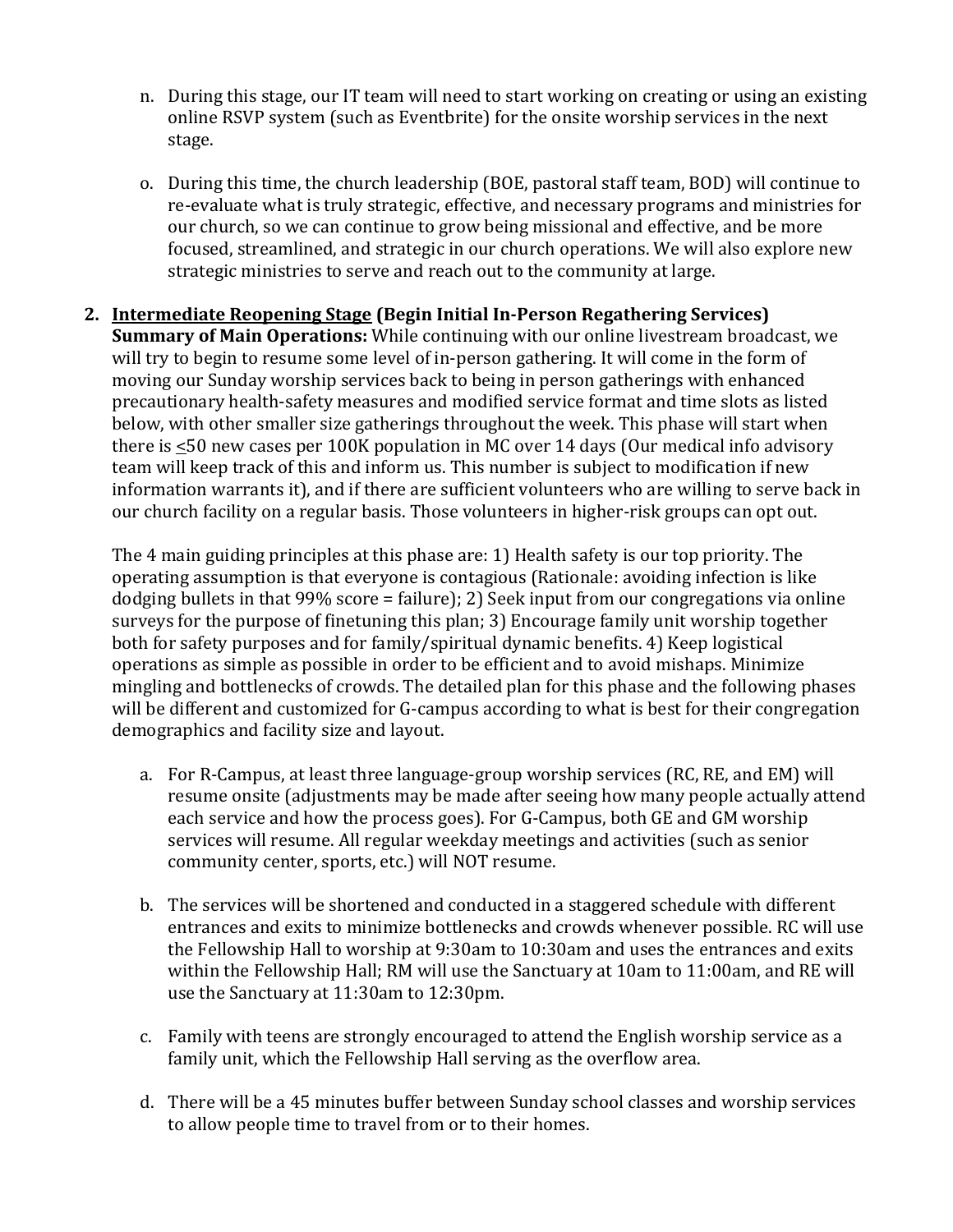- e. Everyone who attends must wear a mask at all time (They are encourage do bring their own, but the church will also provide a mask for those who needs one). No one with a temperature or showing other symptoms should attend. All ushers, AV teams, and livestream teams will also be wearing disposal gloves provided by the church. Cleaning supplies will be located in one central location and be communicated to those who may need to use them.
- f. Hand sanitizer will be at every entrance and widely available throughout the church facility and people will be reminded repeatedly to practice good safety habits such as handwashing, using hand sanitizer, and social distance spacing.
- g. The higher-risk groups (senior citizen and those who are living with senior citizens, as well as those with pre-existing conditions and those who live with them) are required to stay at home and join us via online livestreams until there is a vaccine or more effective treatment, or if COVID-19 dies out.
- h. People are encouraged to sit together in family units in one service as much as possible, with social distancing between family groups both side to side and front and back. The seating arrangement for all the worship halls that will be used during this phase (The Fellowship Hall, Sanctuary, and Chapel) will be configured so the seating will be every other column and every other row with wider aisles. See Usher's SOP<sup>\*</sup> below for more details.
- i. Parents with younger children (all age below middle-school) are strongly encouraged to continue to have family worship at home. The Children Ministry will continue to provide online content for the parents to use with their children. Parents with older children are encouraged to join their children attend English adult worship together with them.
- j. The pastoral staff and Children Minister Department will work together to provide a monthly shorter on-site afternoon worship service (maybe partly outdoor) to help family with younger children to participate in worship together as a family and as a community. (TBD)
- k. The new seating configurations for social distancing spacing will mean the seating is much more limited, therefore we will require people to RSVP in advance using an online system, and notify them if/when the max seating capacity is reached before Sunday. This will also be helpful if we need to have contact tracing. Overflow area will be set up in Fellowship Hall if not used by a worship service.
- l. No temperature checking will be conducted because: Scientifically this adds very little if anything to the commonly accepted mitigation procedures appropriate for a church gathering; People are contagious prior to symptoms (Asymptomatic) of any fever; Temperature checks are meant to catch people lying to gain entrance into something like work, transportation, and entertainment. no one is likely to lie in order to come to church; Infrared thermometers are also not always accurate; and Conducting temperature checks will cause serious bottleneck and impact safe social distance spacing for people who are entering the church facility.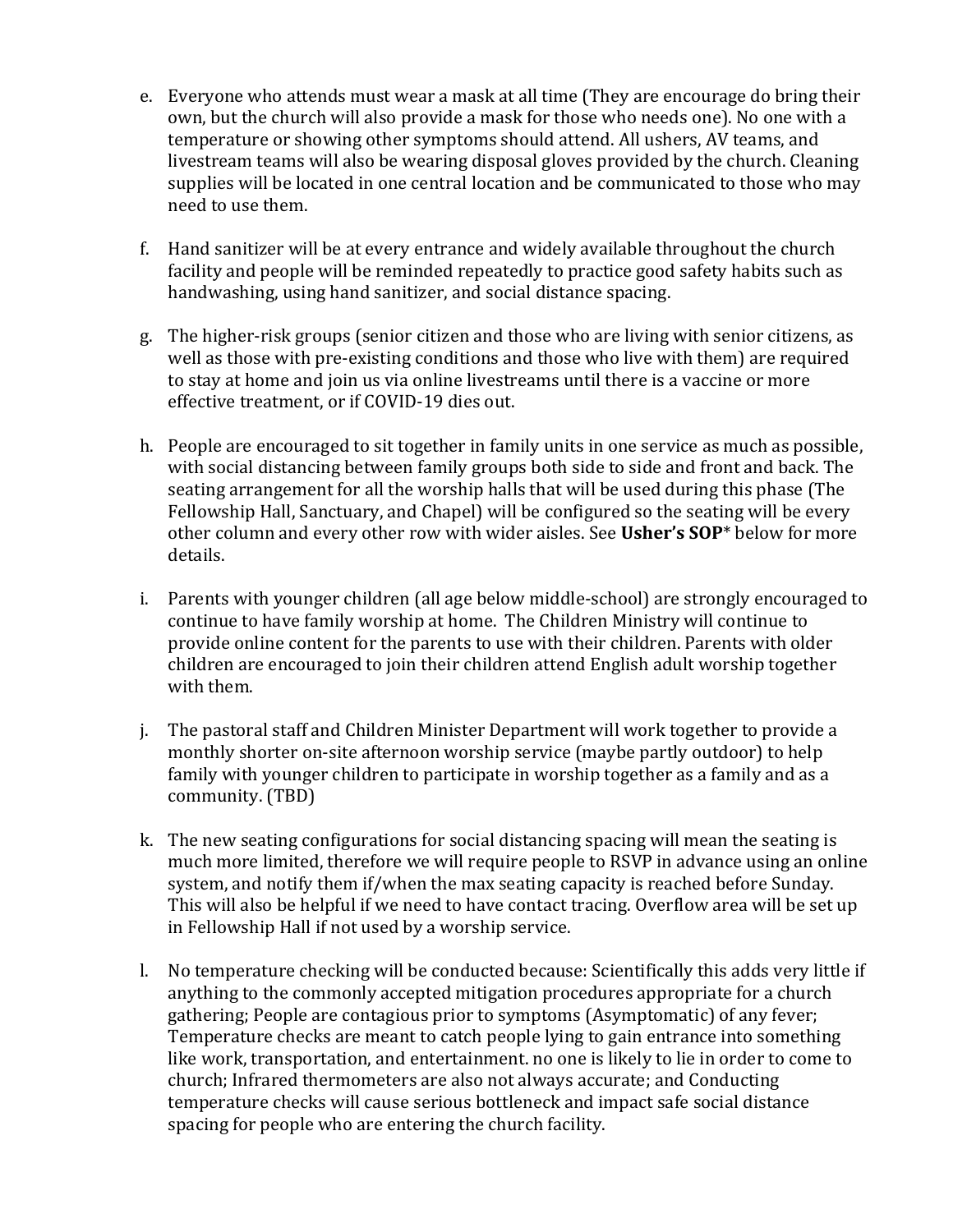m. There will be no lunch and tea services, and no nursery or children worship. Sunday School classes and Chinese School will also continue online. There will also be no resuming of sports activities.

## **\*Usher's SOP:**

- 1. Help maintain social distance at all times. Make sure people are wearing masks, and some ushers will be guiding people to enter and exit from a small set of designated doors.
- 2. All doors should stay open as much as possible for better air circulation.
- 3. The library will be the isolation sick room if needed.
- 4. No passing of the collection plate. Will have a basket/box for people to use when entering or leaving. Continue encourage giving online or by mail.
- 5. No passing of the communion trays. Have the prepackaged version on a table outside the sanctuary for people to pick up and take in with them.
- 6. Printed bulletins are spread out on a table for people to take, no handing out anything to anyone. This will help avoid people touching many bulletins.
- 7. No choirs are allowed during this phase for social distancing safety purpose. Worship singing is permitted with all wearing facemasks. Each worship team member number will be limited to maximum of 5, while keeping good social distance between each other and with the congregants (see Stage 1, Point  $F$ ).
- 8. Aisles should be one-way directionally while people are being seated. One-way aisles Seat people from the middle aisle and have them move outward. The outer aisle is for egress.
- 9. Once a family unit is seated, the ushers will mark where the next family unit may begin. Only every other row and every other column will be used. Seating will be staggered. For example: Row A – seat family units 6 feet apart. Row B – empty. Row C – seat family units 6 feet apart AND NOT directly behind anyone in Row A.
- 10. For the Sanctuary- Keep seating the same. Use every other column and skip a row in between people. If two language groups will end up using the Sanctuary, then the Mandarin service can use columns 1, 3, 5 and the English service will use 2, 4, 6 to minimize need for cleaning cloth chairs and increase safety of space usage. Max seating capacity: <100.
- 11. For the Fellowship Hall- Reconfigure to have 7 columns of 2 seats in 5 rows. Max seating capacity: <70.
- 12. For the Chapel- Reconfigure to 5 columns with 5 rows of 2 seats. Max seating capacity:  $< 50.$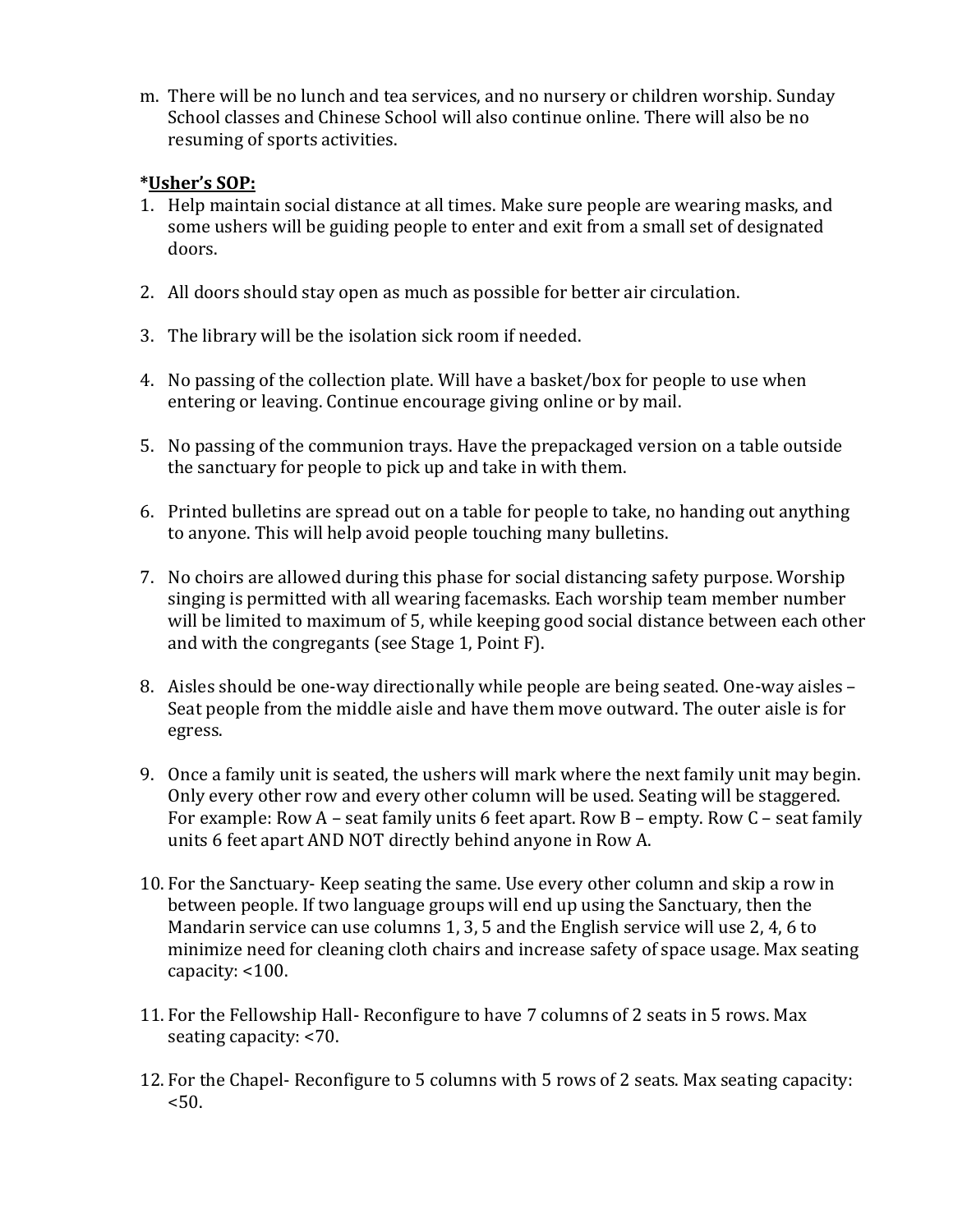- 13. Because seating could be a bottleneck, therefore we will need extra ushers. Seat people alternately in 4 sectors: While one usher seats a family on the front right, another usher will seat the next family on the front left. Also, another usher seats people on the rear right and another usher seats people on the rear left. If we have 8 ushers seating people that would be the quickest way to seat while staying safe.
- 14. Dismiss people row by row from back to front and from outer edge to the inner. Use the outer aisles to exit. We send visual instructions for seating and dismissing process in advance, as well as showing them via PPT slides during the worship services.
- 15. No post-worship fellowship gatherings in the building. Everyone is encouraged to leave the building asap in an orderly manner.
- 16. To help MC in contact tracing (we cannot do this ourselves, but we will need to report it to MC for them to do the contact tracing, we can provide information to help them in this process), ushers will write down who is sitting where and take a picture of the congregation from the front (This would be announced and explained in advance). Anyone who gets sick after attending worship, must notify the office. The office will notify all who attended the worship services from the last 2 Sundays.
- 17. Offering boxes will be at every entrance and exit. Will need to coordinate with the finance department about providing the boxes, and the pickup and delivery of the offering.
- 18. Those who worship in the Fellowship Hall will only use the exits and entrances in the Fellowship Hall. The doors between the Fellowship Hall and all the foyers and the main lobby will remain closed with the exception of any worshipper who is physically unable to use the stairs to use the downstairs bathroom. This is for the purpose of keeping each gathering distinct and separate.
- 19. There will be designated bathroom usages and traffic flow patterns. Fellowship Hall worship attendees will go downstairs to use the bathroom in the basement (except for those who have trouble using the stairs). Sanctuary worship attendees will use the firstfloor main bathroom, with one-way direction flow (enter from the side that is closest to the Visitor's Lounge, and exit out by the Chapel end). Our PFD staff and volunteers will help ensure the supplies in the bathroom are restocked and help clean the bathrooms periodically (using sanitizing sprays). The one-person bathroom in the main lobby will be locked/roped off and out of use during this stage. All water fountains will be taped off and not for use.
- 20. As mentioned before, we will have 3-4 weeks of trial-runs with only those who are serving (possibly also with their family members) first to practice in order to guarantee that everyone is on the same page and the operation can be carried out smoothly.

### **3. Advanced Reopening Stage**

**Summary of main operations:** Same as the previous Intermediate Reopening Stage, with some increase in seating capacity and with the addition of allowance for onsite childcare, children ministry, Sunday School classes, as well as Friday night TG, AWANA, and cell group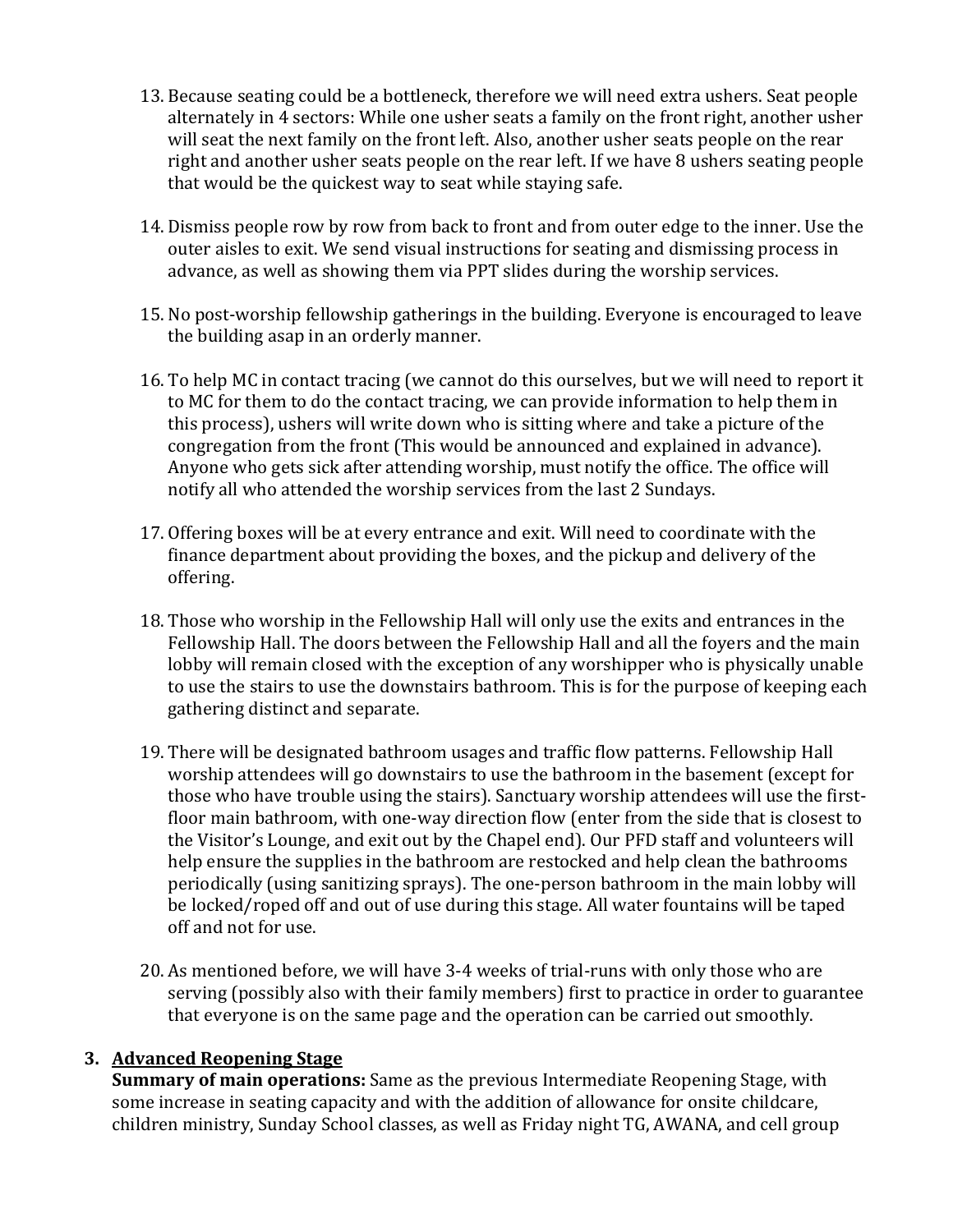meetings. Regular weekly meetings for the higher-risk groups, sports activities, and Sunday lunch services are still suspended during this stage. This phase will start when there is  $\leq 20$ new cases per 100K population in MC over 14 days (this number is subject to modification if new information warrants it), and if there are sufficient volunteers who are willing to serve back in our church facility on a regular basis. Those volunteers in higher-risk groups can opt out. Face masks wearing and all other safety precautions practices from the previous **stage are required in this stage as well.** 

- a. Worship service seating max capacity in the Sanctuary will increase to  $\leq 125$ ; in the Fellowship Hall will increase to <100.
- b. Teen Group and other larger-size gatherings size limit to <50. Seating arrangement is lecture style and follows the same spacing guidelines as the previous stage.
- c. Children Worship size limit to  $\leq 50$ . Seating arrangement is lecture style and follows the same spacing guidelines as the previous stage.
- d. Children and adult Sunday School classes, cell group meetings size limit to  $\leq$ 20. Seating arrangement is lecture style and follows the same spacing guidelines as the previous stage.
- e. Nursery size limit to  $\leq$ 5 infants and  $\leq$ 2 volunteers.
- f. Regular weekly sanitization of classrooms and toys will be done, and temperature screening of children and staff/volunteers that interact with children.

### **4. Final Reopening Stage**

Goal: Restore all essential and strategic church programs. Facemask will no longer be required. This phase will start when there is  $\leq$ 5 new cases per 100K population in MC over 14 days (this number is subject to modification if new information warrants it), and/or when there is an effective vaccine widely available. We will continue to encourage and remind people to have good healthy safety habits and hand sanitizers will continue to be placed throughout the church facility.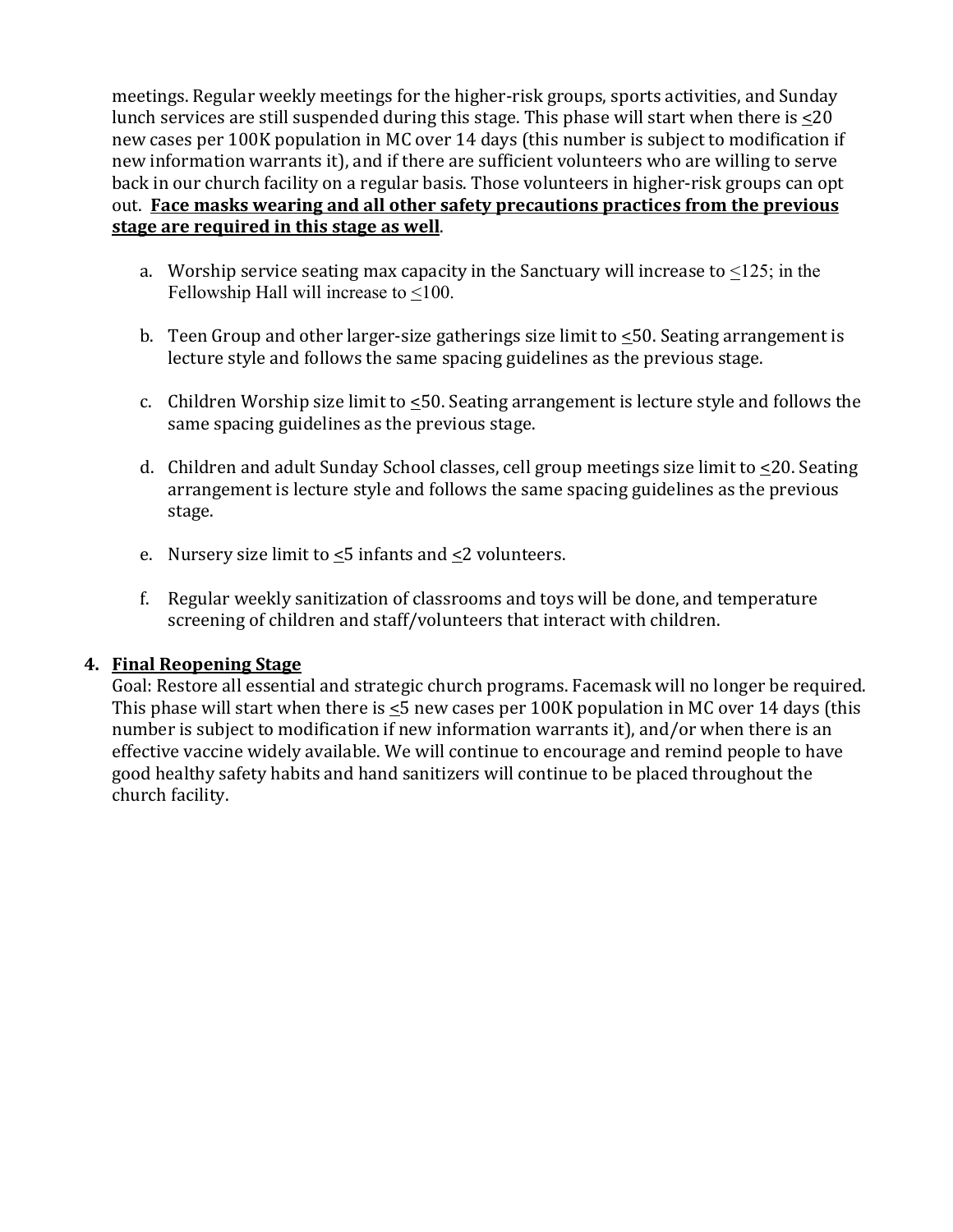教會重開計劃(最新版本 #7.1)

請上網參照簡略圖表: https://docs.google.com/spreadsheets/d/1zvwGcmt8NzLi6gBTRpqQNmHdDFXgjqkqIb17tjFJew/edit?usp=sharing

# **1.** 初步重開階段 **(**在教會預先錄影或現場轉播**)**

教會已步署幾個不同階段的重開計劃. 這是第一階段的計劃. 當我們希望逐步重開教會之 際, 也不忘用合理的方式, 帶著萬分謹慎的熊度. 因為仍要假設任何人都會有機會是帶菌者. 我們將密切留意蒙郡政府及蒙郡公立學校的重開政策,我們的基本原則是比蒙郡的防疫措 施稍微更緩慢一兩步. 但不論我們進入那一個階段**,** 主日的網上轉播仍會一直進行. 倘若有 第二波的疫情爆發,或是我們當中有人確診,教會將會回到之前我們有的應對疫情方案之第 二階段的措施, 停止一切現場活動, 並即時進行追蹤散播的源頭.

# 主要措施的摘要**:**

我們的所有主日敬拜的錄影及轉播將會回到教會進行,同時週間在教堂辦公時間也會相應 增加.但網上的敬拜轉播仍會一直維持著進行.至於主日敬拜、同工訓練、祈禱會與細胞小 組/團契等聚會,仍然會繼續在網上進行.至於教會會友的小型特別事故,如追思禮拜或婚禮 則除外,但均需要經過教會的應對團隊作安全風險評估後方能定案.除非蒙郡的疫情持續惡 化, 不然初步重開計劃將會在八月中旬開始 (但需要有足夠的志願同工願意返回教會協助 錄影或網上轉播的事宜).

- a. 這個階段將不會有實體的敬拜聚會, 所有週間的聚會/活動 (如社區中心活動、球類 活動等) 都不會恢愎舉行, 所有的敬拜聚會仍然採用網上轉播的形式, 但製作/錄影的 團隊將可以回到教會進行工作. 除了招待可以參與 (為著預備教會中期重開的緣故 而作演練) 之外, 不接受任何會眾的參與.
- b. 敬拜團隊包括講員、領詩、敬拜隊、影音同工及製作轉播/直播的同工, 連同招待同 工以實施社交距離及安全措施(如配戴口罩及限制在廿五人以下-大禮堂或交誼廳) 的情況下進行錄影/轉播工作. 若有同工不願意或感覺不平安, 可以要求不參與在教 會的錄影工作.
- c. 在此階段, 若有領詩同工因為本身是高危群或有同住的家人是高危群, 但又希望仍然 參與事奉, 可要求選擇在家作錄音/錄影的工作.
- d. 財政部、行政部、產管部及教牧同工可以恢愎到教會辦公室上班 (若他們是健康及 無症狀), 但仍會採取縮短上班時間或輪班的模式進行. 教會同工可選擇在家上班, 若 在教會上班, 請盡量在公眾地方配戴口罩.
- e. 所有參與敬拜錄音/轉播的同工必需是無症狀、配戴口罩、手套並清潔/消毒他們工 作的地方/桌面(會供應清潔消毒濕紙巾),但講員及領詩同工除外(當他/她們進行錄 影的時候可以不需要配戴口罩).
- f. 敬拜團隊及講員必需遵照以下的安全措施:每人分配一個特定的麥克風,各同工需負 責在錄影完畢後清潔所用的麥克風、樂譜架、及樂器. 不可以有超個五個人在一個 隊伍內.領詩/獻唱的同工站在前面中央(有適當的距離),彈奏樂器的站在兩側及後 面. 除了正式獻唱的時候, 所有其餘時間均需全程帶上口罩, 並留意不要有同工在敬 拜團隊綵排或演練的時候坐在前三排的位置.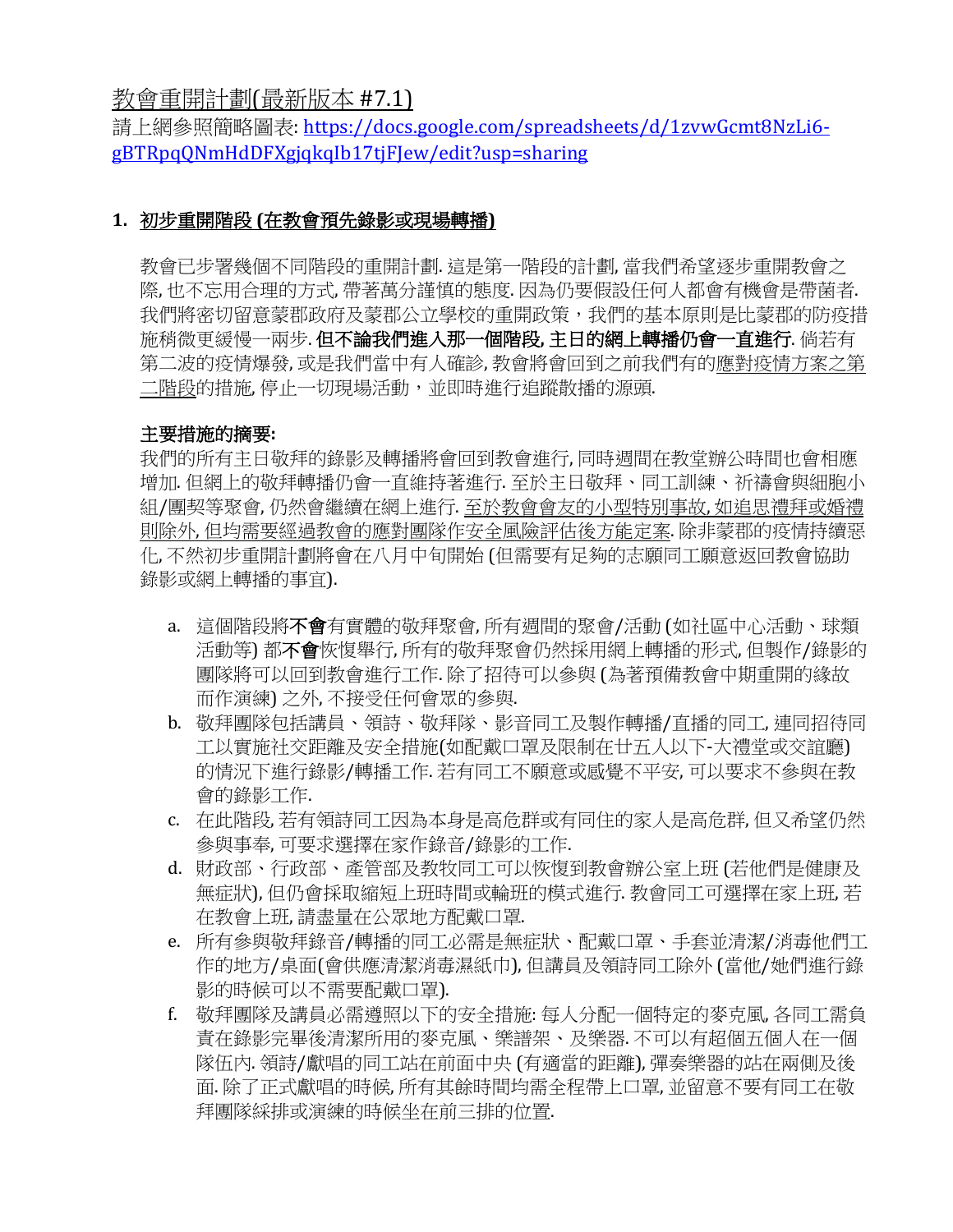- g. 為了保持社交距離, 在二樓辦公室操作錄影/轉播的地方, 不可以有超個兩個的同工 在同時作業, 全程均需配戴口罩.
- h. 在此階段, 戶外聚集若少於五十人及少於一個半小時是許可的. 當然仍需要保持社交 距離及配戴口罩等. 因為估計仍會有一段頗長的時間不能夠有實體參與的聚會, 為了 維持並鼓勵肢體之間仍然有團契及靈命上的造就, 教會鼓勵各會堂多發揮及實行此 等戶外的聚會.
- i. 教牧同工及兒童部的事工助理及執事,將會合力加強/修改現有的網上兒童節目 (Kingdom Kids & Kingdom Builder)的時間編制、每組的人數及內容等, 以提供一些 交替的網上兒童/家庭敬拜材料給有幼小兒女的家庭一起參與家庭敬拜. 而父母仍然 可以有機會參與平常的成人敬拜聚會.
- j. 在現今與往後的階段, 教會會根據安全的防疫守則來接受一些教會會友所申請的小 型聚會,如追思禮拜及婚禮等.
- k. 外判給清潔公司的清潔工程將會恢愎,產管部與醫務顧問團隊將會擬定一份加強清 潔教會的清單, 也會在整個教會的建築物內供應足夠的潔手液及消毒濕紙巾.
- l. 教會會購買額外的 PPE 材料, 在這階段也會增添額外的安全與清潔的程序, 如要求 清潔公司對一些頻繁使用的地方加強嚴格的消毒工作.
- m. 假設疫情會持續好轉, 在此階段教會的招待同工需要開始進行測試的訓練, 並為著中 期重開階段所需要的措施來演習. 每一堂的招待總管透過應對團隊的協助來帶領招 待同工開始實習.
- n. 在此階段, 教會的網絡同工團隊需要開始設計或使用現有的 RSVP 系統 (如 Eventbrite), 預備下一階段重開教會在主日敬拜上所需的安排.
- o. 在此期間, 教會領導 (包括長老會、教牧團隊及執事會)會繼續評估甚麼是教會最具 策略、最有效及最重要的事工和聚會, 好讓教會仍然可以持續有異象並有效地增長. 在運作教會上能夠更專注、更精簡和更有策略. 我們希望可以探索更多有策略性的 新事工, 以服事更多及更大群體.

# **2.** 中期重開階段 **(**開始有實體的敬拜聚會**)**

# 主要措施的摘要:

雖然網上轉播的主日敬拜聚會仍是會持續進行, 但我們也將會開始某程度恢愎實體的聚會. 例如恢愎在教會舉行的主日敬拜聚會, 但會修改聚會的時間編制與形式, 並配合謹慎的安全 措施. 其他在週間舉行的小型聚會也會恢愎進行. 當蒙郡的新增確診數字在連續十四日內少 於五十個在每十萬人口的時候 **(**教會的醫療諮詢顧問團隊會密切留意最新狀況**,** 這數字會 因應最新狀況而更新), 教會便可進入這中期的重開階段. 教會中期重開階段也要視乎是否 有足夠的志願同工願意固定返回教會幫忙事奉才能夠實行,若在志願同工當中有高危人仕, 可豁免參與這事奉工作.

在此階段有四個主要的原則指引:

- 1. 健康安全永遠是最高優先看重的因素. 因為任何人都有機會是帶菌者 (基本守則是: 對 防疫的心態 --不容有失, 因為稍有差池, 便會影嚮深遠)
- 2. 會透過網上問卷來徵詢會眾的意見和反應, 為重開計劃作進一步的調查.
- 3. 鼓勵全家一起參與一個敬拜聚會, 為著安全起見以及在屬靈上互相俾益.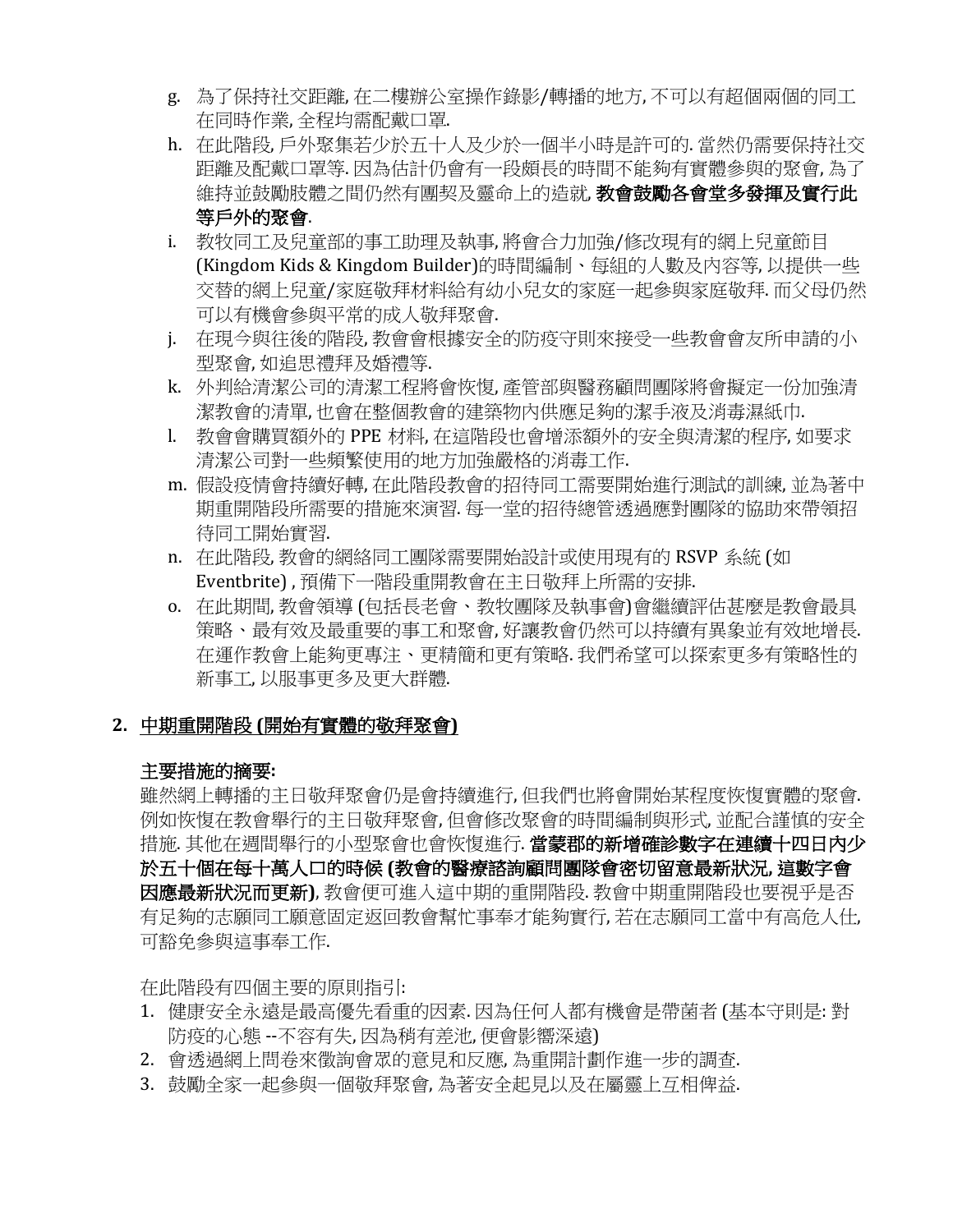- 4. 儘量簡化聚會的後勤運作, 以便有效率的疏散人流並避免因太擁擠而發生感染. 洛城堂 的這階段和下一階段的詳細計劃將會與蓋城堂的有所不同, 因為兩個建築物不一樣, 所 以會因應蓋城堂的需要而設計適合它們的操作計劃.
	- a. 洛城堂的國語、粵語和英語的敬拜聚會將會實施在教會聚會,但會按照參加聚會的 人數來決定實際聚會的情況. 而蓋城教會也會恢愎國語和英語的敬拜聚會. 兩個堂的 所有週間的聚會和活動暫不恢愎 (如社區中心活動及球類活動等).
	- b. 新開始的主日敬拜聚會將會縮短和有交接時間,並採用不同的通道進出以避免人群 擁擠. 洛城粤語堂將改在九時半至十時半在交誼廳聚會, 會沿用交誼廳內的不同出口 進出. 洛城國語堂的聚會時間會是上午十時至十一時在大禮堂, 而洛城英語堂則會在 十一時半至十二時半在大禮堂聚會.
	- c. 若家庭有少年子女的希望鼓勵全家一起參加英語堂的聚會. 屆時交誼廳會用作後備 聚會的地方 (如有需要).
	- d. 屆時主日敬拜和主日學會有四十五分鐘的緩衝時間, 有足夠時間讓弟兄姊妹往返 (在教會參加完敬拜然後返回家上主日學課程,或是在家參加完主日學然後到教會參 加敬拜).
	- e. 所有參加聚會的弟兄姊妹必需全程配戴口罩 (鼓勵弟兄姊妹自備口罩,但教會也會 提供口罩給有需要的弟兄姊妹). 若有不適或發燒的弟兄姊妹, 請留在家中勿參加聚 會. 所有招待同工、影音同工、或負責轉播的同工均需要配戴口罩並教會所提供的 即棄手套. 教會會在一個中央的地方放置清潔/消毒用品以供弟兄姊妹使用.
	- f. 教會在整個建築物的進出口均會提供潔手液, 鼓勵弟兄姊妹經常實行良好並安全的 清潔習慣 (如洗手、使用潔手液及實施社交距離).
	- g. 高危群的人什 (如長者或與長者同住, 或之前曾經與疑似確診者接觸過的人), 請留在 家中透過網上轉播來參加聚會, 直至有效的疫苗面世/更多有效的治療, 或新冠肺炎 消失.
	- h. 鼓勵一家人盡量在同一個敬拜聚會裡坐在一起, 在同一排或前後與另一個家庭保持 距離.在此期間,教會會為會眾安排座位,包括大禮堂,交誼廳和副堂的地方.每一個 家庭或每一個單位將會安排以隔一個行列或隔一行的方式來坐,請參照 Usher's SOP 的詳盡資料.
	- i. 若家庭有國小的兒女, 鼓勵盡量留在家中進行家庭敬拜. 兒童部的事工會持續提供一 些網上的敬拜內容, 好讓父母能夠與幼小的兒女一同在家中做敬拜. 若有高中或以上. 的兒女,請盡量參加成人的英語敬拜.
	- j. 教牧同工與兒童部的負責人會一同合作以提供現場的午間敬拜 (或是部份戶外的形 式), 以幫助有幼小兒女的家庭可以全家或整個社區參與敬拜. (待定)
	- k. 因為要符合社交距離的目的,教會可以容納的人數相對減少, **所以想要參加教會的敬** 拜聚會, 必需預先上網登記預留位置. 藉此會眾也可以預先知道敬拜的場地是否已經 滿座.預留位置也方便若教會需要追蹤參加的弟兄姊妹的資料.屆時交誼廳會留作後 備的敬拜場地.
	- l. 教會將不會採取對會眾量度體溫的措施,因為從科學的觀點來說,探測體溫對幫助教 會去控制疫情的幫助不大,因為很多人就算染病也不一定有症狀 (沒有發燒). 通常人 們會因為要上班、使用公共交通工具,或參與娛樂而罔顧自己是否有發燒,但很少 人會明知道自己發燒,還堅持要上教會.再者,紅外線的溫度計不是常常都準確.而在 門外探測體溫也會做成人群堆積在一處,反而影響社交距離.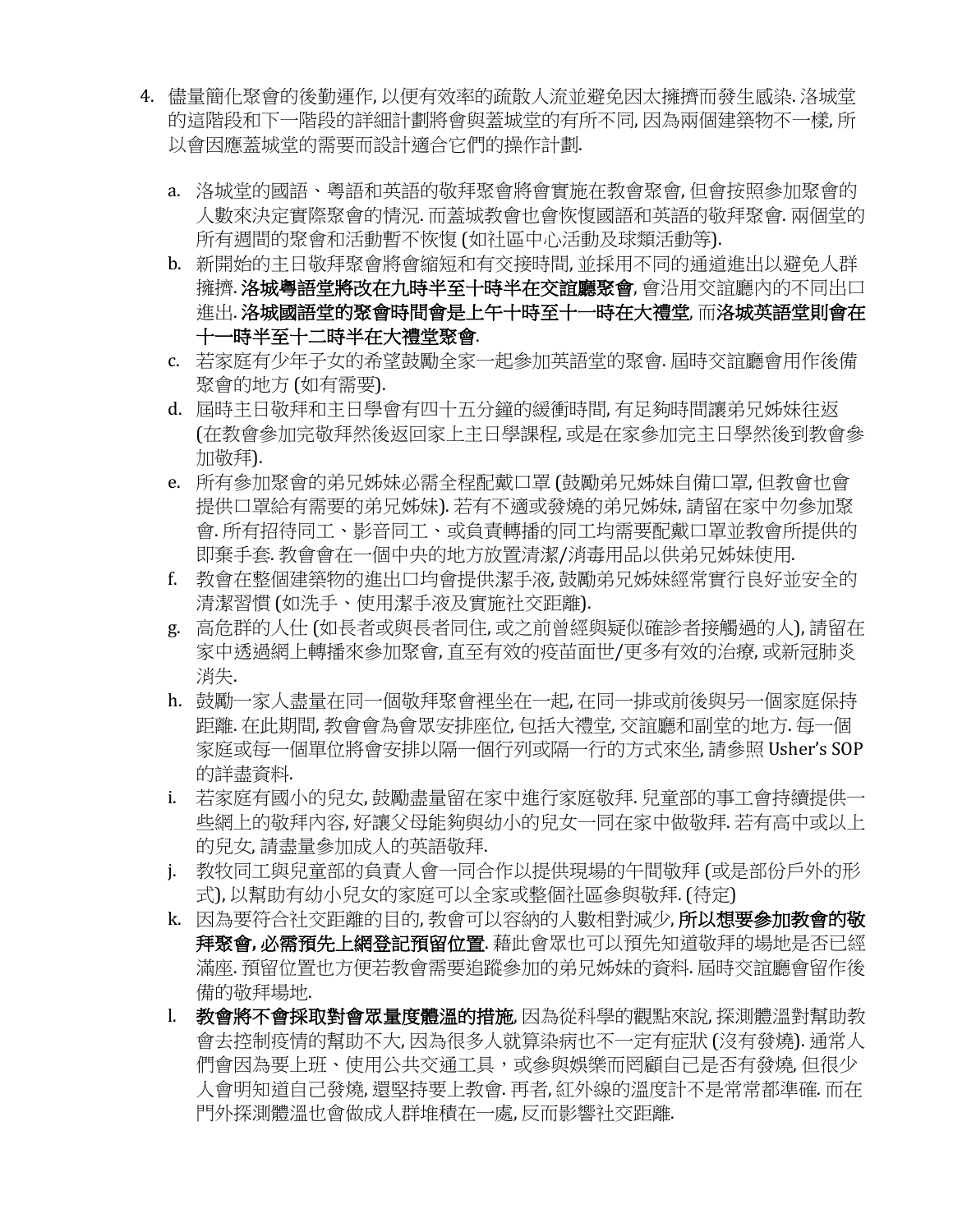m. 在此期間教會也不會供應午餐和茶水服務, 也不設幼兒和兒童敬拜. 主日學及中文學 校仍會繼續在網上進行, 球類活動也繼續暫停.

### **\*** 招待的標準操作程序 **(Usher's SOP):**

- 1. 任何時候也需要協助/維持社交距離, 並確保每一個進到教會的人均有配戴口罩. 部份招待 需要指導會眾在指定的門進出.
- 2. 盡量開啟教會內的所有門戶, 讓空氣流通.
- 3. 圖書館或會暫作隔離室, 以供身體不適的人使用.
- 4. 敬拜期間不會傳遞奉獻袋, 改為在進出口的地方放置收取奉獻的籃子或箱子. 仍然鼓勵會眾 採用網上奉獻或郵寄支票到教會.
- 5. 聖餐主日也不會傳遞個別包裝的餅與杯, 會將聖餐餅/杯放在大堂 (大禮堂外) 處特備的桌 上, 讓會眾在進入敬拜地方前可以預先拿取.
- 6. 敬拜週報也是放在桌上供弟兄姊妹取閱, 盡量不派發東西以減少病菌的傳播.
- 7. 在此期間不會有詩班的獻唱 (為著要有社交距離), 敬拜期間可以戴著口罩唱詩. 每一堂的敬 拜小組人數不會超過五個, 彼此也需要保持距離 (團隊之間並與會眾之間)(請看初期重開階 段的 F 點).
- 8. 當弟兄姊妹進入敬拜場地就座時, 是從中間通道向著一個方向進入就座, 離開時就從另外一 條通道單向離開.
- 9. 當一個家庭/單位就座後, 招待才會示意另一個家庭/單位開始進入就座, 就座的形式會是每 隔一行或是每隔一個行列. 座位也是交錯的編排. 例如: 第一行每個家庭/單位相隔六呎, 第 二行騰空, 第三行又是每個家庭/單位相距六呎, 但第三行的座位不會在第一行的正後方.
- 10. 大禮堂會沿用這個座位編制, 每一個行列之間交錯騰空一行. 倘若有兩個語言的會眾同時聚 集在大禮堂, 這樣國語會眾會用單數行列, 而英語會眾會用雙數行列. 此舉盡量減低清潔的 工序和增加安全距離. 大禮堂的人數最多可以坐 100 人.
- 11. 交誼廳的座椅編排是七個行列, 每一行列有五行, 而每行有兩個位置, 最多可以坐七十人.
- 12. 副堂的座椅也會改動, 重新編排至五個行列, 每行列是五行, 而每行有兩個位置, 總共可以坐 五十人.
- 13. 為免因為會眾同時進入會堂而導致擁擠, 需要有額外的招待人員, 以四組人員同時交替進 行. 當一位招待帶領一個家庭/單位進入前面右邊就座時, 另一個招待會帶領另一個家庭/單 位進入前面左邊的位子就座. 與此同時, 另一位招待可以帶領另一個家庭/單位到右邊的後 座就座, 而另一個招待就帶領另一個家庭/單位到左邊的後座就座. 若能夠有八個招待分批 同時帶領會眾入座不同的方向和位置, 這樣就能夠快速並安全的幫助會眾入座.
- 14. 疏散會眾將會從後面到前面, 從外側到內側, 會盡量用外面的通道離開. 屆時會在敬拜完結 前用 PPT 預先將路線圖展示給會眾知道.
- 15. 敬拜聚會完畢後請盡快離開教會, 弟兄姊妹勿留在教會內交誼.
- 16. 如有需要, 教會會協助蒙郡政府進行追蹤搜索, 透過提供資料協助進行追蹤程序. 招待會記 下各家庭/單位所坐的位置, 並在聚會開始前替會眾拍一張照片(會預先向會眾宣佈和解釋), 若有任何人在參加完聚會之後感到不適, 請務必通知辦公室, 辦公室會知會兩週前所參加的 會眾.
- 17. 奉獻箱會放在各進出口處, 招待需要與財政部協調關於負責擺放和收取奉獻箱的安排.
- 18. 凡在交誼廳參加敬拜的弟兄姊妹, 請只用交誼廳內的門口進出. 交誼廳的大門 (通往大堂)和 側門 (通往其他門廳)都會關閉. 但若有行動不便者 (不能用樓梯通往樓下的洗手間) 除外, 此舉是希望盡量與其他堂的弟兄姊妹錯開和保持距離.